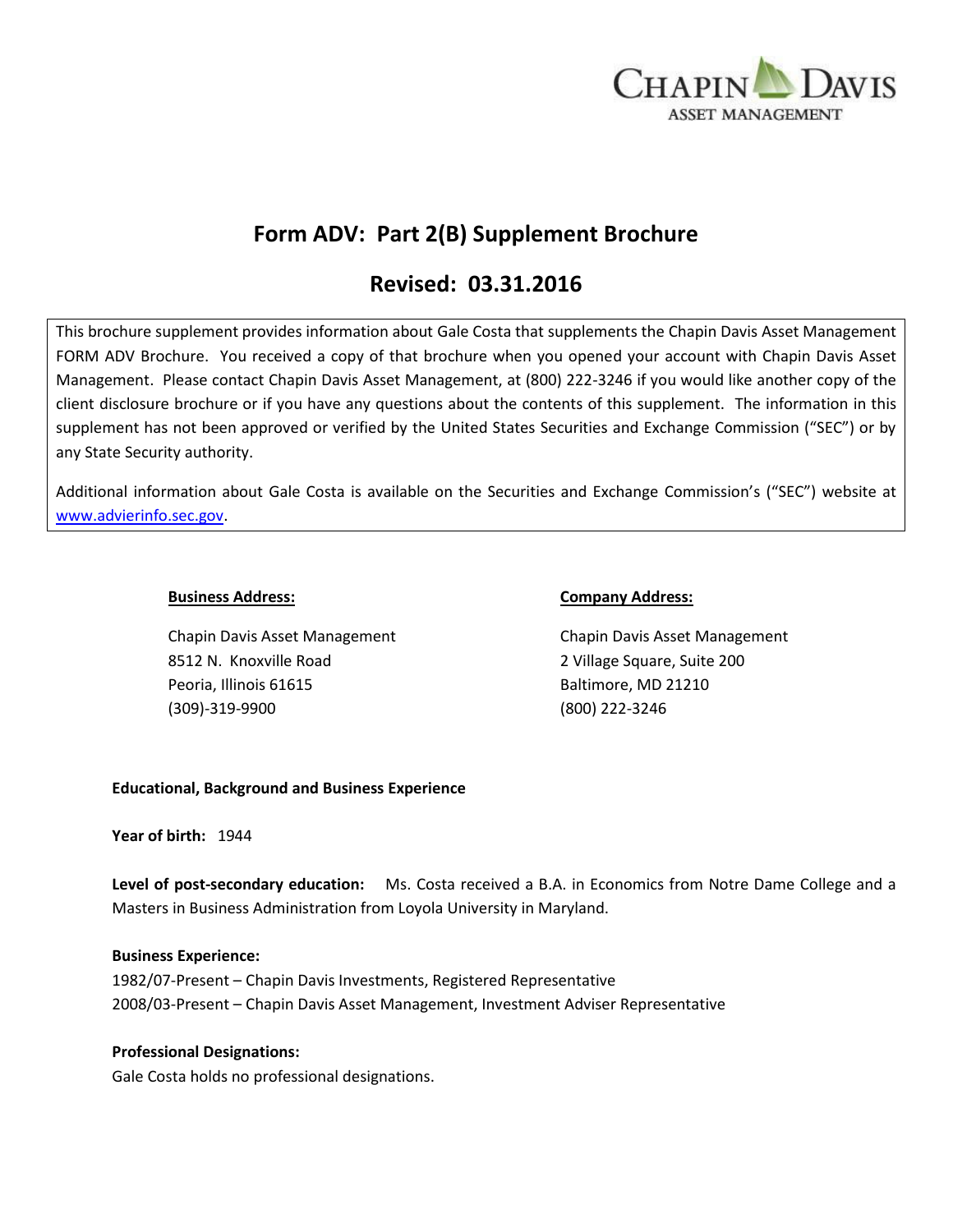#### **Disciplinary Action**

Chapin Davis Asset Management discloses facts regarding any legal or disciplinary events that it deems to be material to a client considering Gale Costa to act as their Investment Advisor Representative. Chapin Davis Asset Management is not aware of any events applicable to this item. FINRA's Brokercheck<sup>®</sup> [http://www.brokercheck.finra.org](http://www.brokercheck.finra.org/) may have additional information regarding the disciplinary history of Gale Costa that is not included in this brochure supplement.

#### **Other Business Activities**

In addition to being an Investment Advisor Representative with Chapin Davis Asset Management, Gale Costa is also a Registered Representative at Chapin Davis Investments, a Broker/Dealer. Gale Costa spends more than 10% of his time acting in both capacity. As an Investment Advisor Representative and Registered Representative, Gale Costa can offer clients both advisory programs and services and non-advisory programs. This may present a conflict of interest. However, as an Investment Advisor Representative of Chapin Davis Asset Management, Gale Costa has a responsibility to make recommendations that are in the best interest of each customer.

#### **Additional Compensation**

Product companies (including our affiliates) with which we have agreements work with Chapin Davis Asset Management and our financial advisors to provide education and other support to help distribute their products. These companies may pay for training and education events, seminars or other similar events for employees, financial advisors, clients and prospective clients. They may also reimburse entertainment. A financial advisor may also receive a service fee, expense reimbursement, or other payments from other companies. These service fees, as well as incentive programs and cash and/or noncash compensation, all are strictly regulated by the SEC and Financial Industry Regulatory Authority, as well as Chapin Davis Asset Management internal compliance policies.

Your Financial Advisor may also engage in the sale of insurance products as a licensed agent or broker of Chapin Davis Insurance. In your Financial Advisors' capacity as a registered representative of a broker dealer, or as a licensed insurance agent or broker, your financial advisor will receive brokerage and insurance commissions for these services.

#### **Supervision**

Investment Advisor Representatives' activities are supervised by registered principals in their office of supervisory jurisdiction and individuals therein, including any or all of the following Investment Advisor Representatives' direct registered principals, central supervision personnel who report to the Chief Compliance Officer of Chapin Davis Asset Management.

| Supervisor:          | <b>Stephanie N. Elliott</b> |
|----------------------|-----------------------------|
| Title:               | COO & CCO                   |
| <b>Phone number:</b> | (800) 222-3246              |